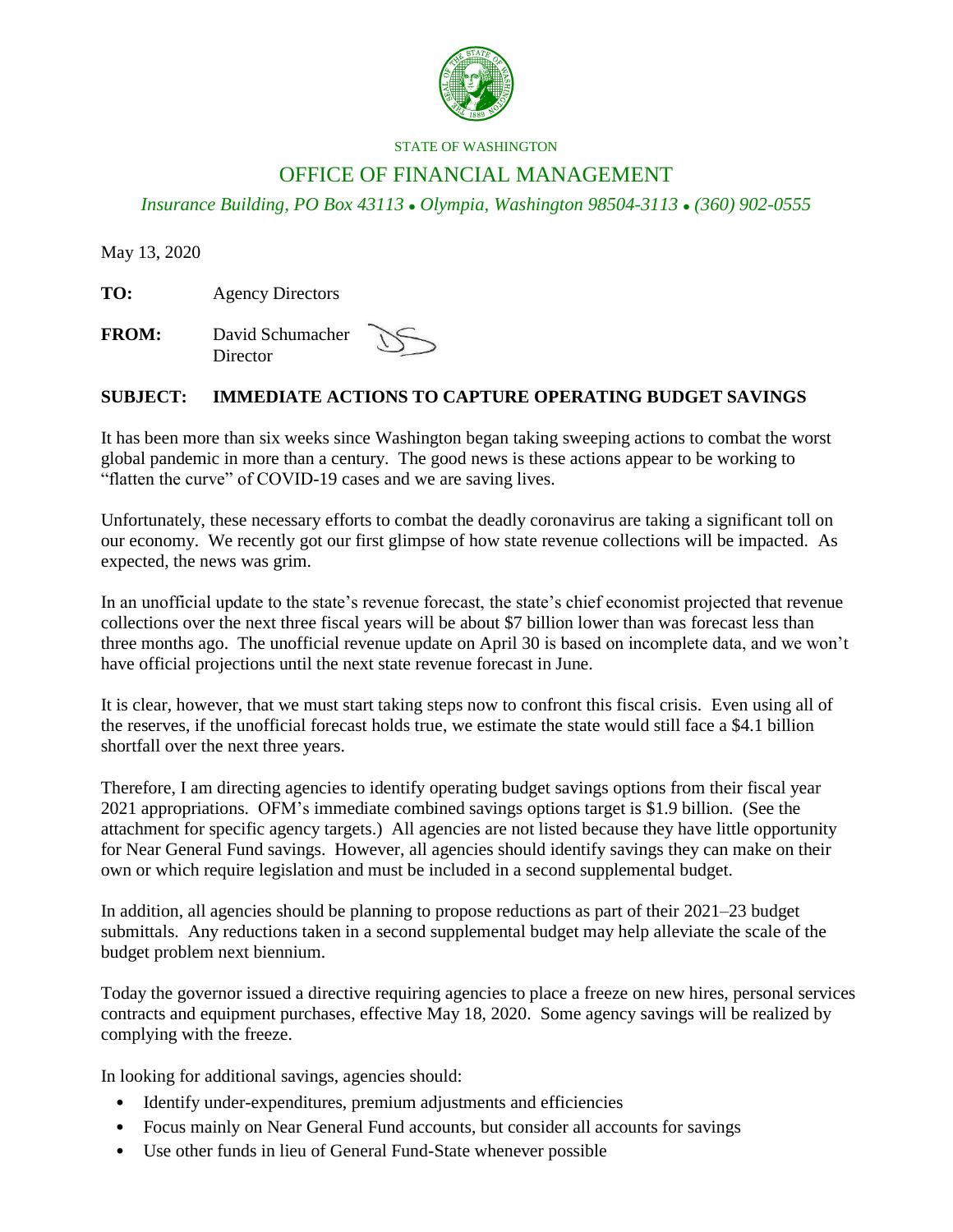Agency Directors May 13, 2020 Page 2 of 2

- Reduce, delay or eliminate programs
- Identify programs or services that do not meet your core mission
- Look for opportunities to immediately realize savings through program changes that you anticipate proposing in your 2021–23 budget requests

During this exercise, please also consider the following:

- Central services charge programs (would the action drive up central service costs?)
- Offsets to savings (does the reduction to one program move the problem and cost to another program?)
- Overlapping programs (does the reduction cross programs and/or agencies?)
- Timing of savings (how long would implementation of reductions actually take?)
- Are legislative changes required to implement any of the savings options?

Please work with your **OFM** budget analyst so they are prepared with options by June 1. Use this [savings template](https://ofm.wa.gov/sites/default/files/public/budget/documents/2019-21BudgetSavingsOptions.xlsx) to identify your savings options and send it to [ofm.budget@ofm.wa.gov](mailto:ofm.budget@ofm.wa.gov) and your budget analyst. Any savings that can be realized now will require agencies to submit allotment amendments that reflect the reductions.

Although this budget savings options exercise applies to cabinet agencies, I urge the presidents of higher education institutions, boards and commissions, and our separately elected officials to undertake a similar budget savings exercise within their agencies and jurisdictions.

Thank you for your efforts on this challenging task.

Attachment: Targeted Reduction Amount by Agency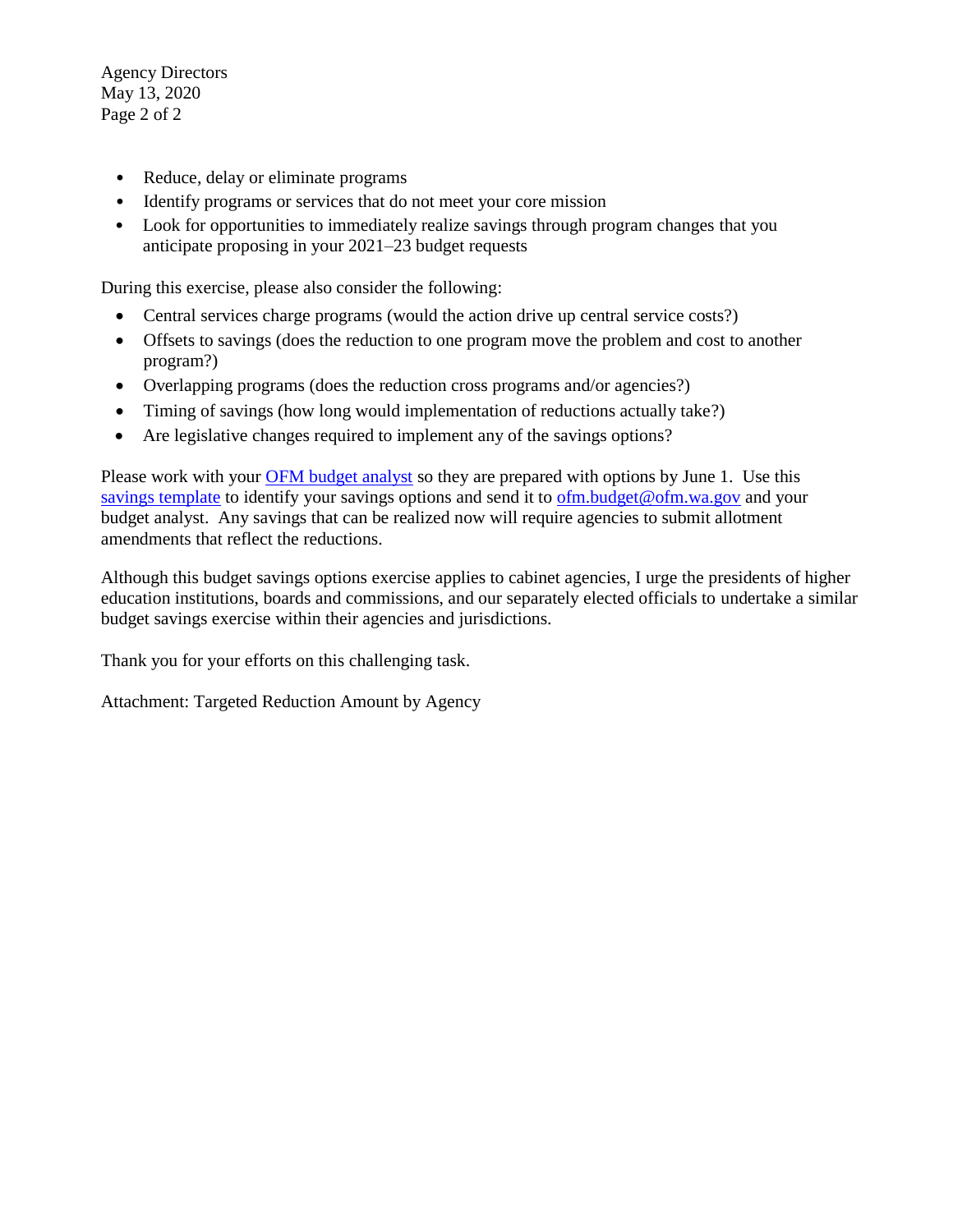## **FY 2021 Near-GFS Appropriations and Reduction Targets**

(Dollars In Thousands)

|                                                   | FY 2021<br>Appropriation | <b>Reduction</b><br>Amount 15% |
|---------------------------------------------------|--------------------------|--------------------------------|
| <b>Totals</b>                                     | \$<br>12,492,924         | \$<br>1,873,939                |
| <b>Governmental Operations</b>                    |                          |                                |
| Office of the Governor                            | 9,165                    | 1,375                          |
| Office of the Lieutenant Governor                 | 1,545                    | 232                            |
| <b>Public Disclosure Commission</b>               | 5,456                    | 818                            |
| Office of the Secretary of State                  | 19,562                   | 2,934                          |
| Office of the Attorney General                    | 16,472                   | 2,471                          |
| <b>Caseload Forecast Council</b>                  | 2,063                    | 309                            |
| Department of Commerce                            | 144,041                  | 21,606                         |
| <b>Office of Financial Management</b>             | 13,649                   | 2,047                          |
| Department of Revenue                             | 153,625                  | 23,044                         |
| Board of Tax Appeals                              | 2,598                    | 390                            |
| Department of Enterprise Services                 | 6,324                    | 949                            |
| <b>Military Department</b>                        | 11,403                   | 1,710                          |
| <b>Public Employment Relations Comm</b>           | 2,291                    | 344                            |
| Dept of Arch and Hist Preservation                | 2,328                    | 349                            |
| <b>Total Governmental Operations</b>              | 390,522                  | 58,578                         |
| <b>Other Human Services</b>                       |                          |                                |
| Wash State Health Care Authority                  | 3,082,951                | 462,443                        |
| Human Rights Commission                           | 3,007                    | 451                            |
| <b>Criminal Justice Training Comm</b>             | 31,339                   | 4,701                          |
| Department of Labor and Industries                | 26,698                   | 4,005                          |
| Department of Health                              | 83,283                   | 12,492                         |
| <b>Department of Veterans Affairs</b>             | 25,755                   | 3,863                          |
| Dept of Children, Youth, & Families               | 1,035,774                | 155,366                        |
| <b>Department of Corrections</b>                  | 1,208,986                | 181,348                        |
| Dept of Services for the Blind                    | 3,971                    | 596                            |
| <b>Total Other Human Services</b>                 | 5,501,764                | 825,265                        |
| <b>Dept of Social &amp; Health Services</b>       |                          |                                |
| <b>Behavioral Health Administration</b>           | 445,867                  | 66,880                         |
| Developmental Disabilities Administration         | 933,712                  | 140,057                        |
| Aging & Long-Term Support Administration          | 1,480,161                | 222,024                        |
| <b>Economic Services Administration</b>           | 364,389                  | 54,658                         |
| Division of Vocational Rehabilitation             | 17,632                   | 2,645                          |
| <b>Administration/Supporting Services</b>         | 36,863                   | 5,529                          |
| <b>Special Commitment Center</b>                  | 53,921                   | 8,088                          |
| Payments to Other Agencies                        | 41,064                   | 6,160                          |
| <b>Total Dept of Social &amp; Health Services</b> | 3,373,609                | 506,041                        |